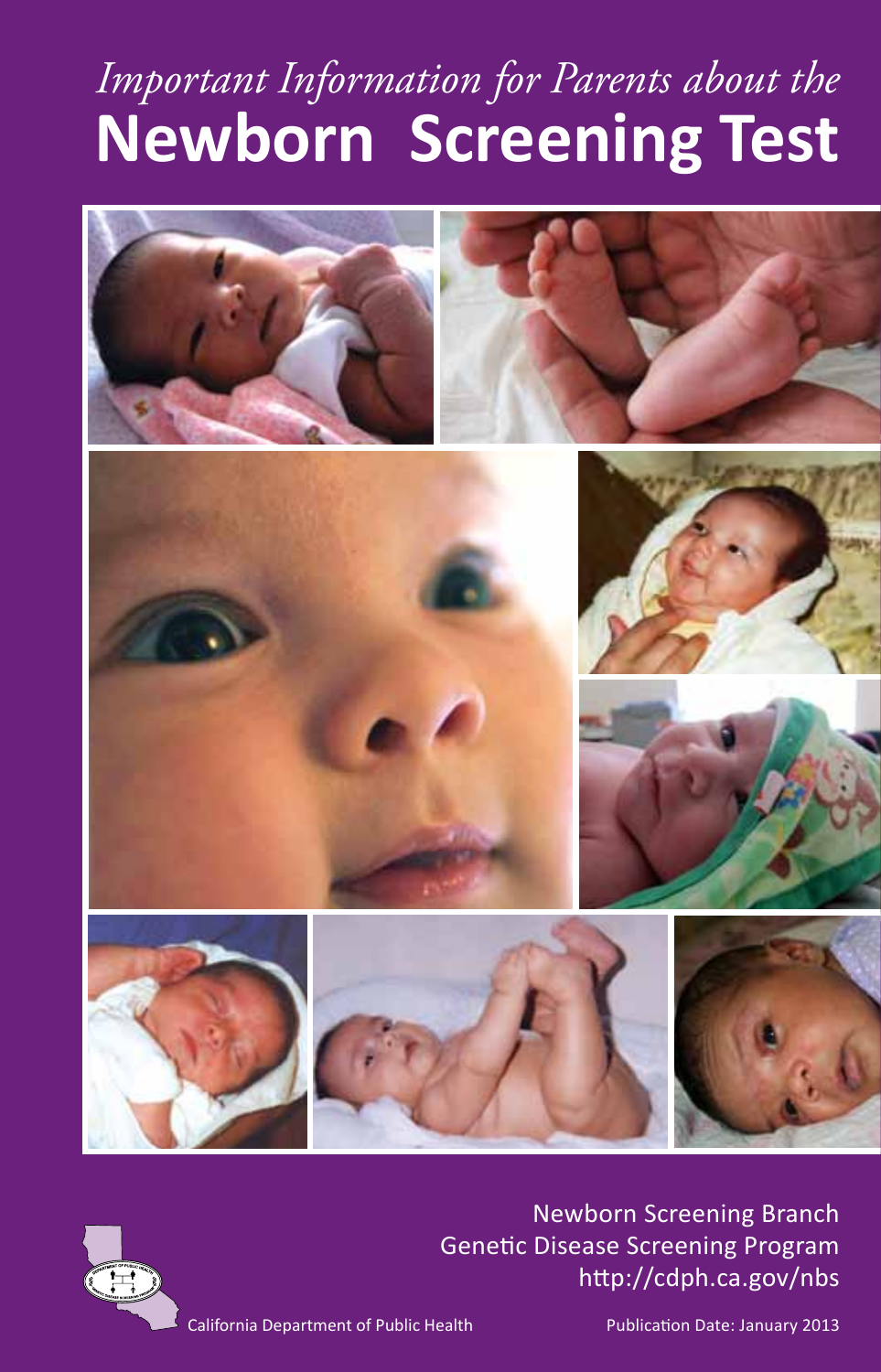

*For more information about Newborn Screening and the most current list of diseases that can be detected through the Program, visit our website at* **http://cdph.ca.gov/nbs**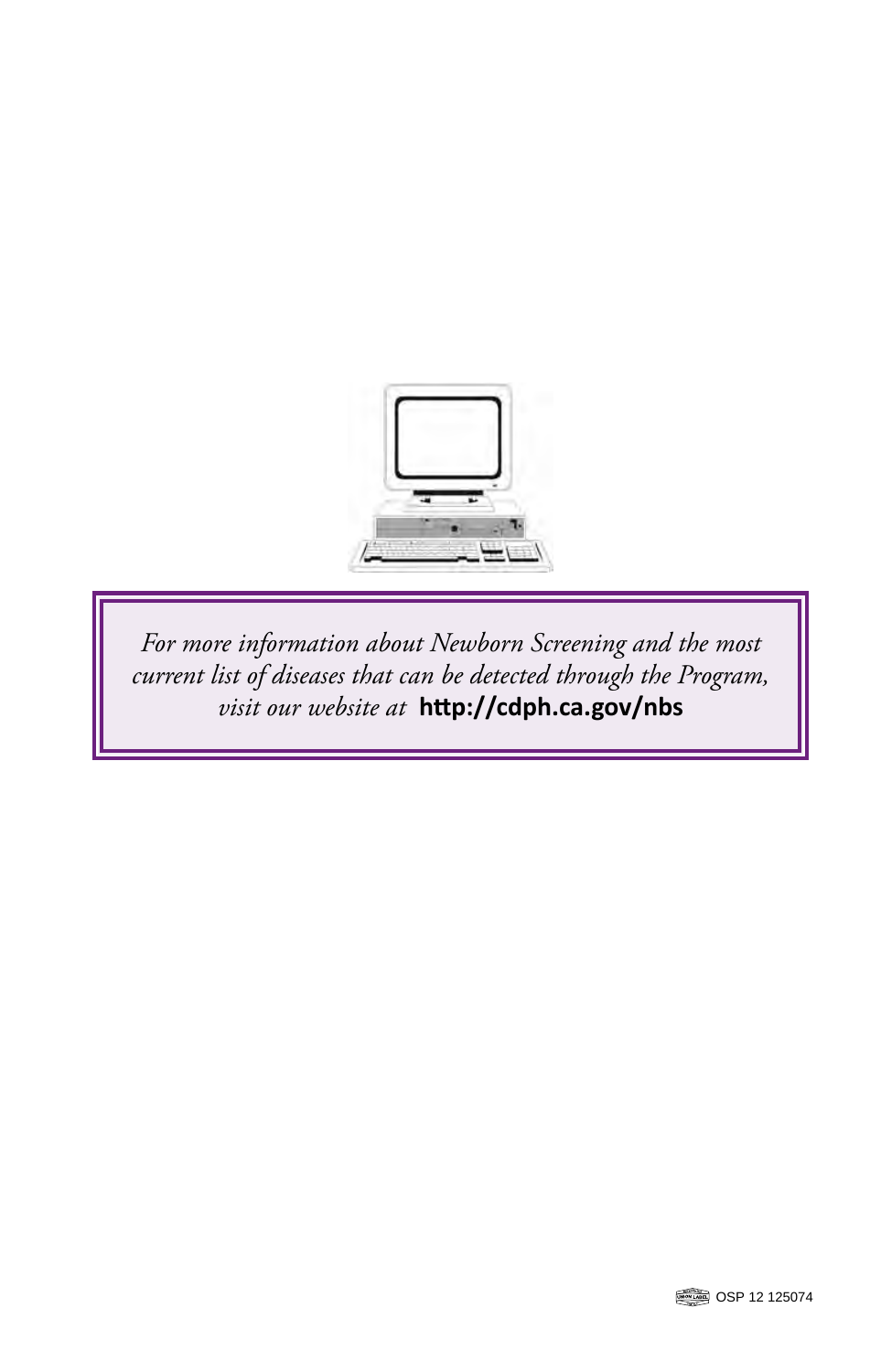## **The California Newborn Screening Test**

Newborn screening can save your baby's life or prevent serious brain damage. Newborn screening can identify babies

with certain diseases so that treatment can be started right away. Early identification and treatment can prevent mental retardation and/or life-threatening illness.



#### **What Types Of Diseases Are Screened For In California?**

To protect the health of all its newborns, State law requires that all babies born in California have the Newborn Screening (NBS) Test before leaving the hospital. This test screens for specific diseases in the following groups:



In California about 1 out of every 600 babies tested will have one of these diseases.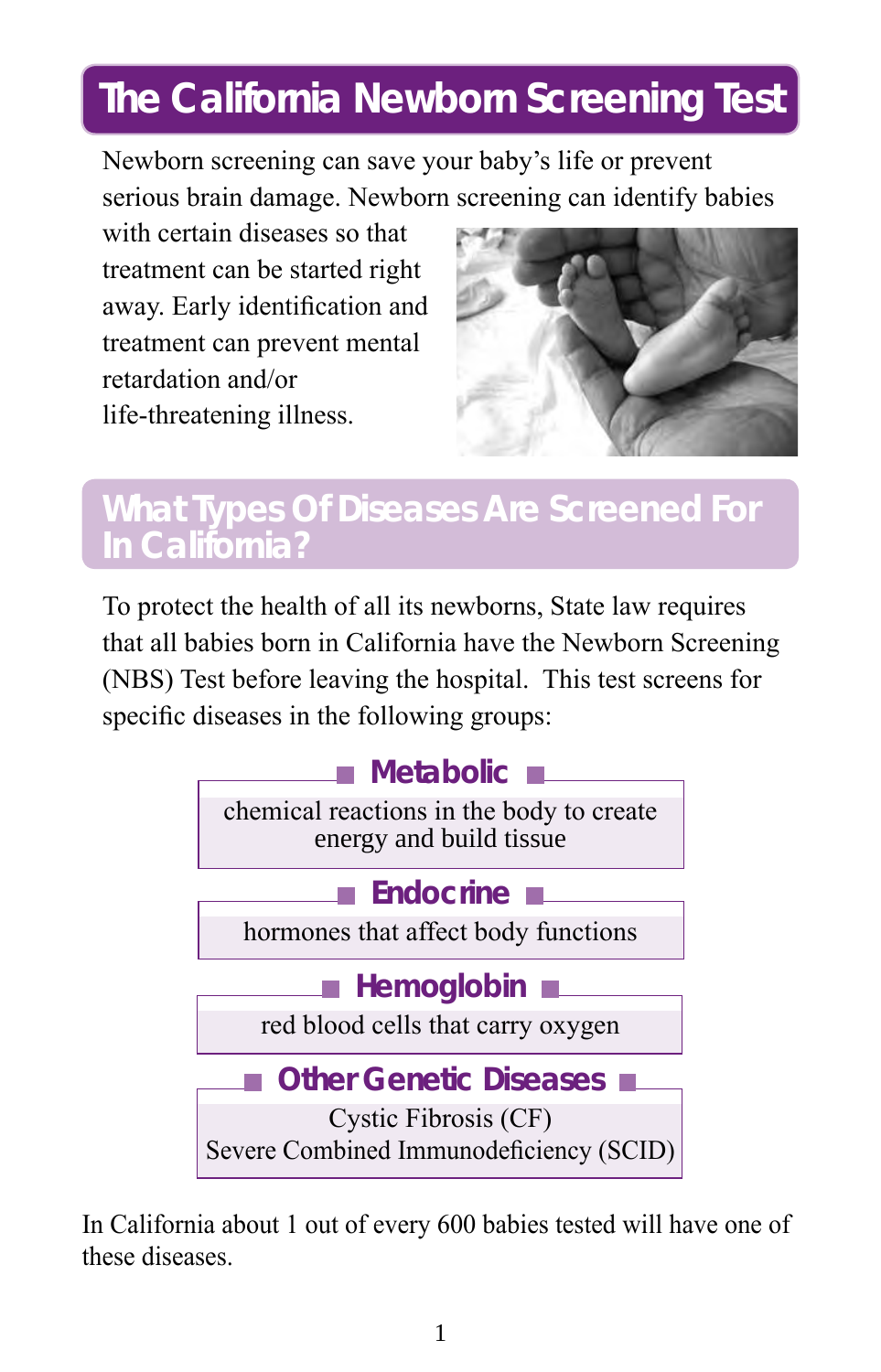### **Make Sure Your Baby Is Tested**

Babies with any one of these diseases can look very healthy at birth and still have a serious disease. By the time symptoms appear, it may be too late to prevent serious damage to the baby. That is why your baby will be tested before leaving the hospital.

Babies not born in the hospital must also have this test. It should be done by the time your baby is 6 days old. The ideal time to do the test is when the baby is between 24 and 48 hours of age. Call your midwife, the baby's doctor or your local health department to have your baby tested.

#### **How Can These Diseases Be Treated?**

Effective treatment is available for most of the diseases for which we screen. Treatment may include special diets or medicine. Babies who receive early and ongoing treatment can grow up to enjoy long, productive lives. For some of the diseases found, there is no effective treatment.

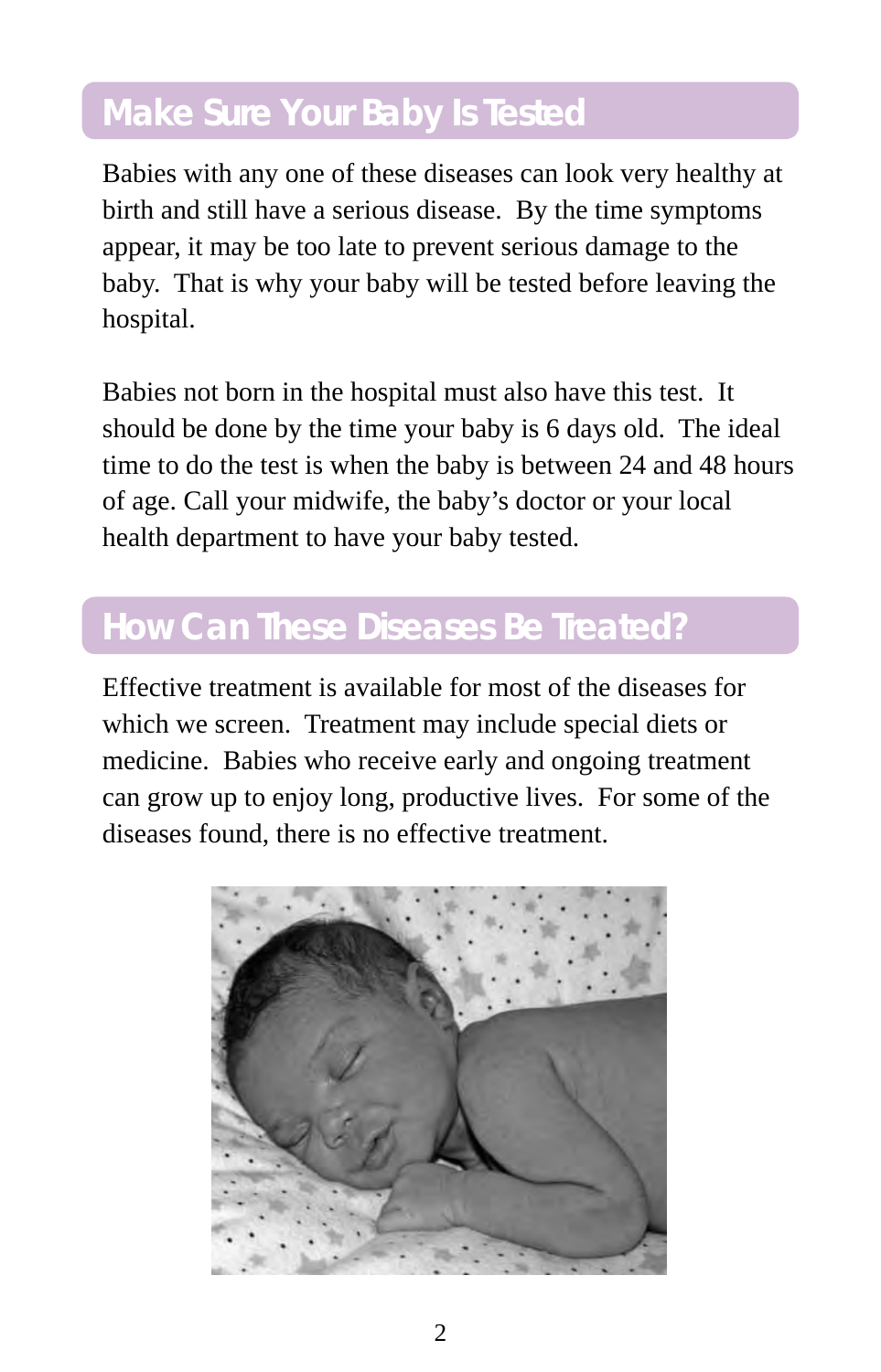## **What Is Screening?**

Screening is the testing of a group of people to identify those who are at risk for having a specific disease even though they may seem healthy. Newborn screening identifies most, but not all, of the babies who have one or more of the many diseases screened for by the California Program. Not every baby with a positive screening test will have one of these diseases. Further testing and evaluation by the baby's health care provider or a specialist are needed to make the diagnosis.

#### **How Is The Test Done?**

A few drops of blood taken from the baby's heel are put on special filter paper. The blood is then sent to a state-approved lab for testing.

### **When Should The Test Be Done?**

The newborn screening test should be done when the baby is at least 12 hours of age but before 6 days of age. The ideal time to do the test is when the baby is between 24 and 48 hours of age. Blood collected before 12 hours of age is **not** always reliable for some metabolic diseases. Another blood sample must be taken later to repeat the test. If you leave the hospital or birthing center with your baby before he/she is 12 hours old, you will have to return within the next few days for a second test.

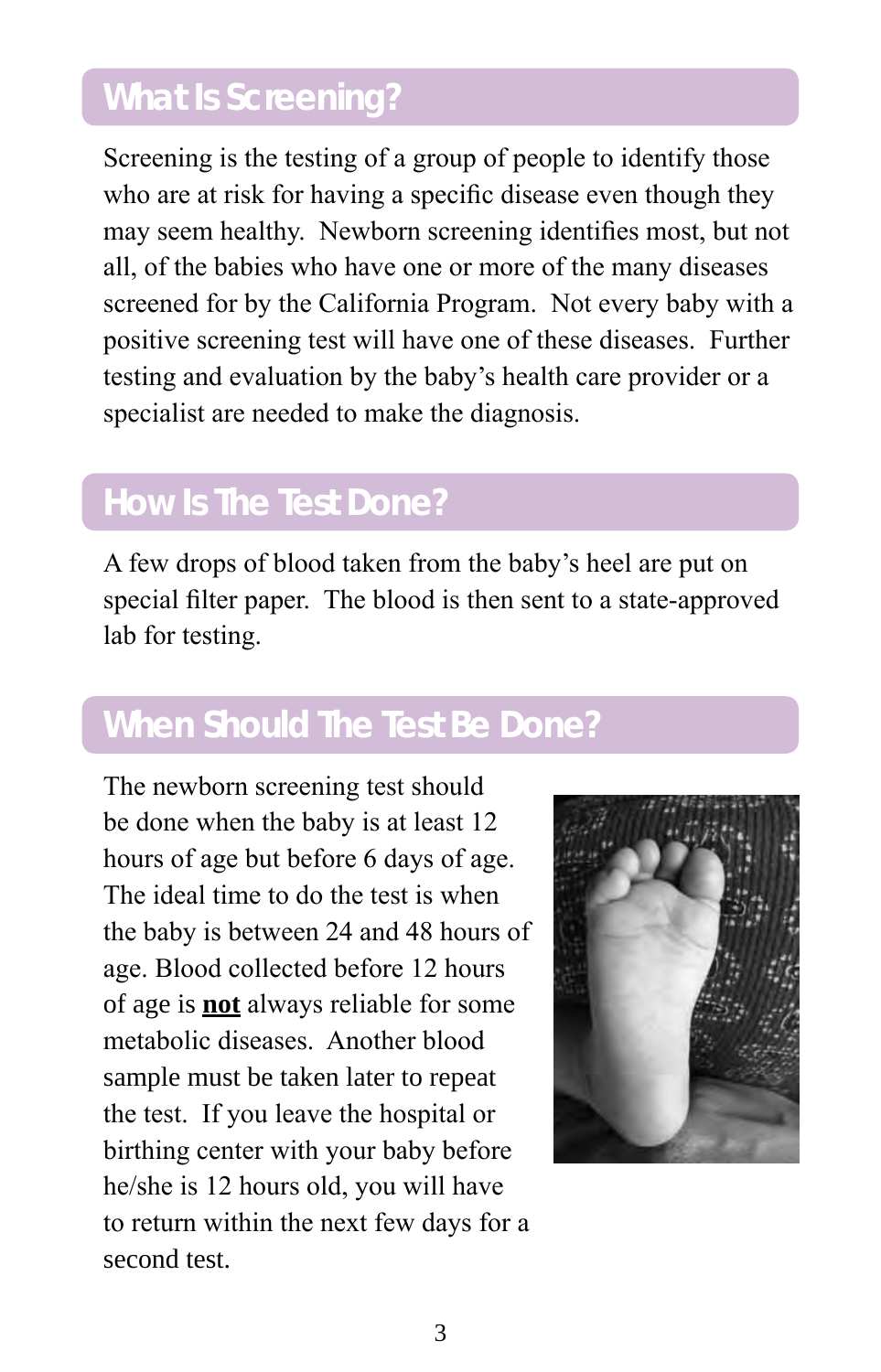## **Is The Test Safe?**

Yes, this is a simple and safe test. Since 1980, over 16 million California newborns have had blood safely collected by heelstick.

### **Is The Test Accurate?**

Yes. The blood is sent to a state-approved lab for testing. The state checks the work of the testing labs closely to make sure the results are reliable. It is rare that a baby with one of the more common diseases is not found through a positive newborn screening test. For a few rare diseases, the test may find only a small number of the babies affected.

If the test is positive, you will be contacted within a few days after you leave the hospital. CF and SCID may take longer. If the test is negative, it takes about two weeks for doctors to get a copy of the results.

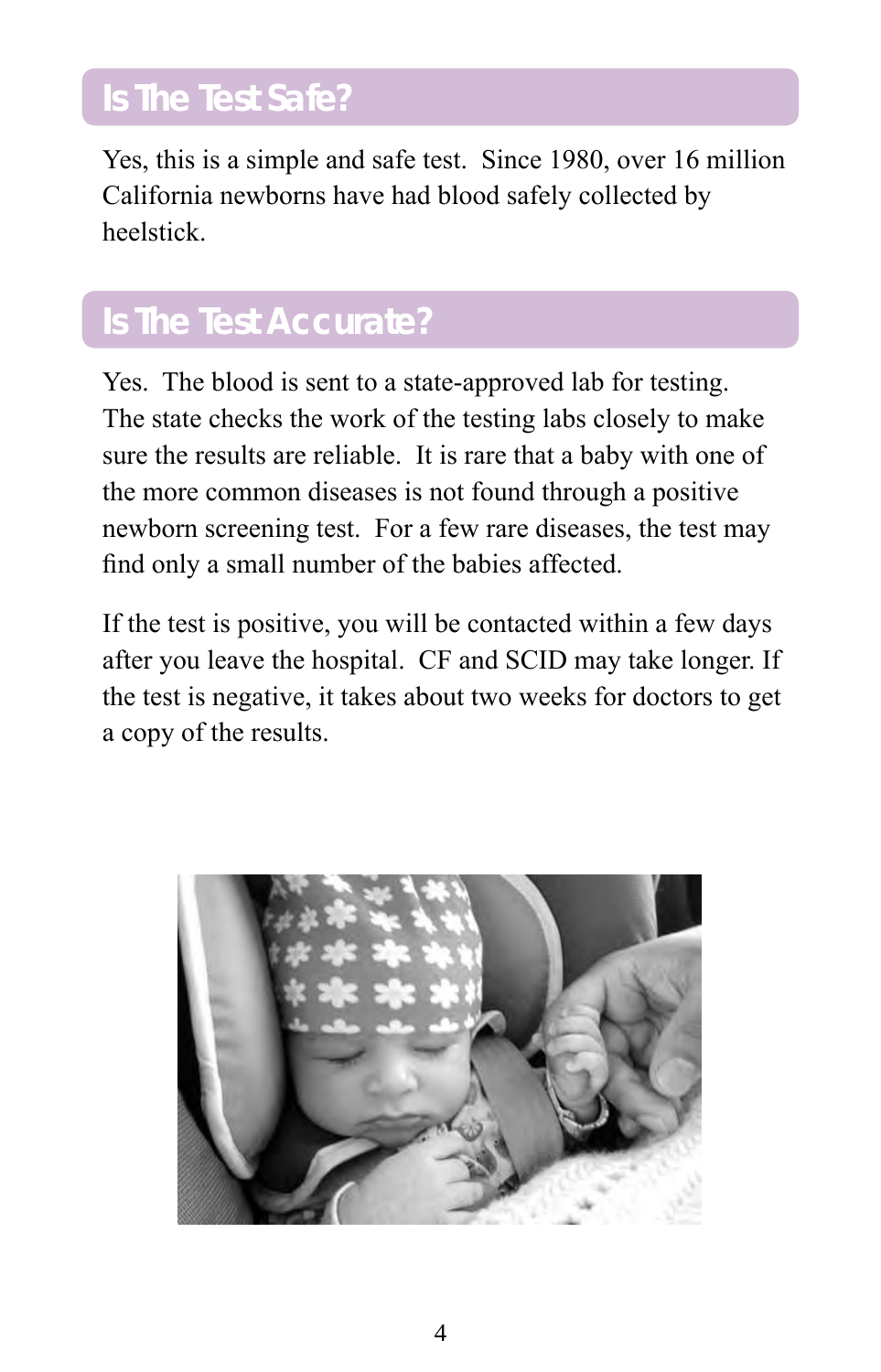### **Can I Say No To The Test?**

You can only say no if screening is in conflict with your religious beliefs or practices. You must then sign a special form. It states that not having the test done can result in serious illness or permanent damage to your child. It also states that you accept responsibility should this occur.

### **How Can I Get The Results?**

You can get your baby's test results from your doctor or clinic. If your doctor does not have the results, he/she can contact the Newborn Screening Program to request a copy.

When your baby has the test done, the hospital staff will give you the pink and blue copies of the test request form. This has our Notice of Information and Privacy Practices as required by HIPAA and the information the hospital is sending about you, your baby, and your baby's doctor.

**1)** Review the information on the pink copy of your baby's newborn screening test request form. **Tell the nursery staff before leaving the hospital if any of the information about you, your baby, or your baby's doctor is not correct.** This will help us to contact you and your doctor right away if your baby needs more tests.

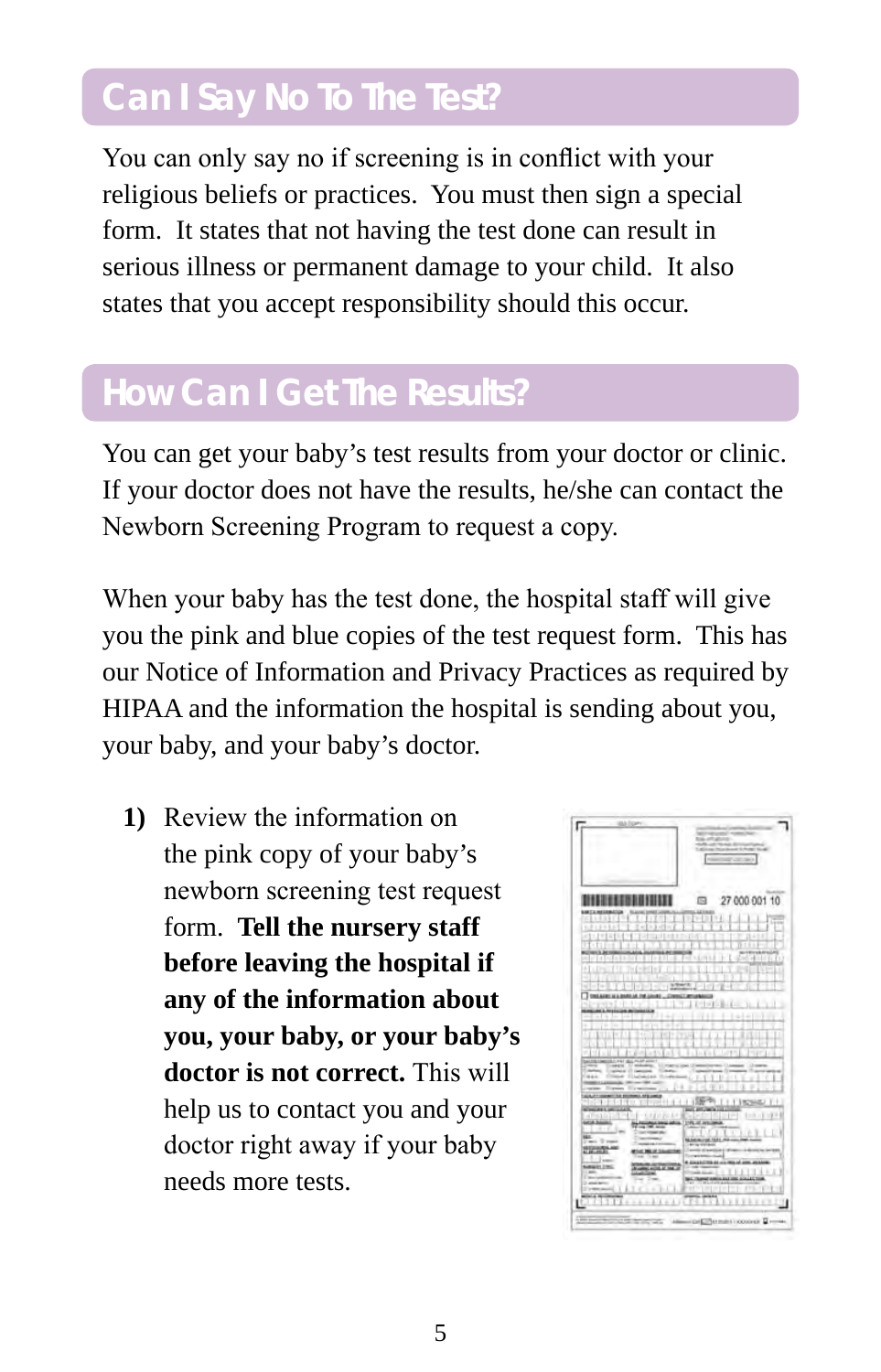**2) Take the pink copy of this form when you go to your baby's first check up.** This will help the doctor locate your baby's newborn screening test results.

This way, you can help make sure that you and your baby's doctor gets the results from the newborn screening test.

If you move after the test is done, make sure the hospital and your baby's doctor or clinic have your new address and phone number in case they need to contact you about your baby's results.

#### **What Do I Do If The Baby's Results Are Positive?**

If the results are positive, more tests will be needed. You should receive a phone call and/or letter about what to do next. After further testing, many babies who have a positive first test are found **not** to have a disease. However, you must have your baby re-tested because babies who do have one of these diseases benefit from early treatment.

Every year in California there will be about 875 babies identified with one of these diseases each year.

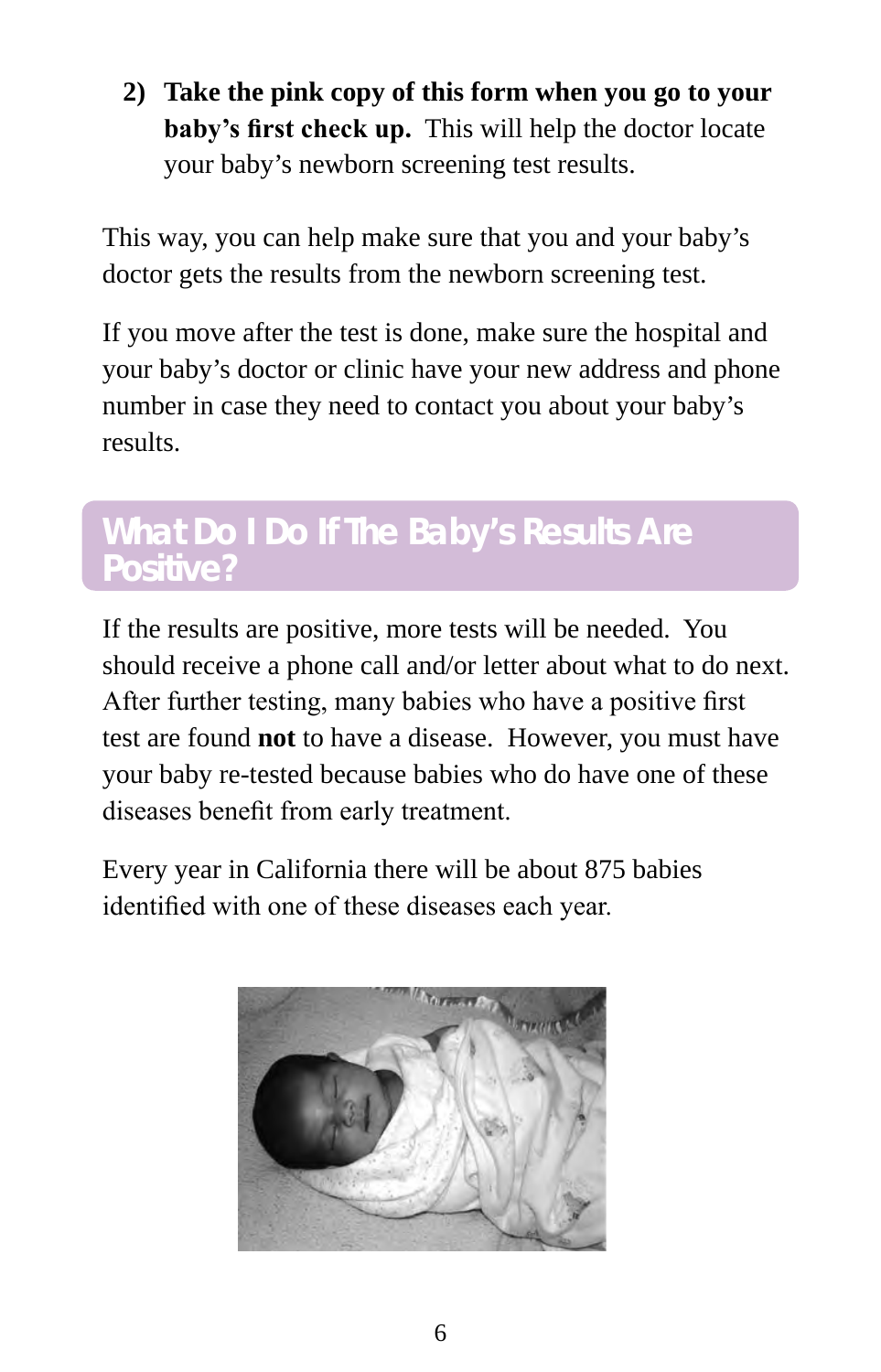

#### **Early Treatment Can Prevent Serious Problems**

If these diseases are not found and treated soon after birth, the baby can have serious health problems or even die. Early treatment can prevent many of these problems.

> *For a complete list of the diseases screened for, visit our website at www.cdph.ca.gov/programs/nbs*

#### **Metabolic Diseases**

Metabolic diseases affect the body's ability to use certain parts of food for growth, energy, and repair. The parts include **amino acids** from proteins, **fatty acids** from fats and **organic acids** from proteins, fats, and sugars. To break down or convert these substances, certain proteins called enzymes must be present. When there are not enough of the needed enzymes, some substances build up in large amounts and may be harmful to the body. Metabolic diseases have varying degrees of severity. If identified early, many of these conditions can be treated before they cause serious health problems. Treatment may include close monitoring of the baby's health, medicine, dietary supplements, and/or special diets.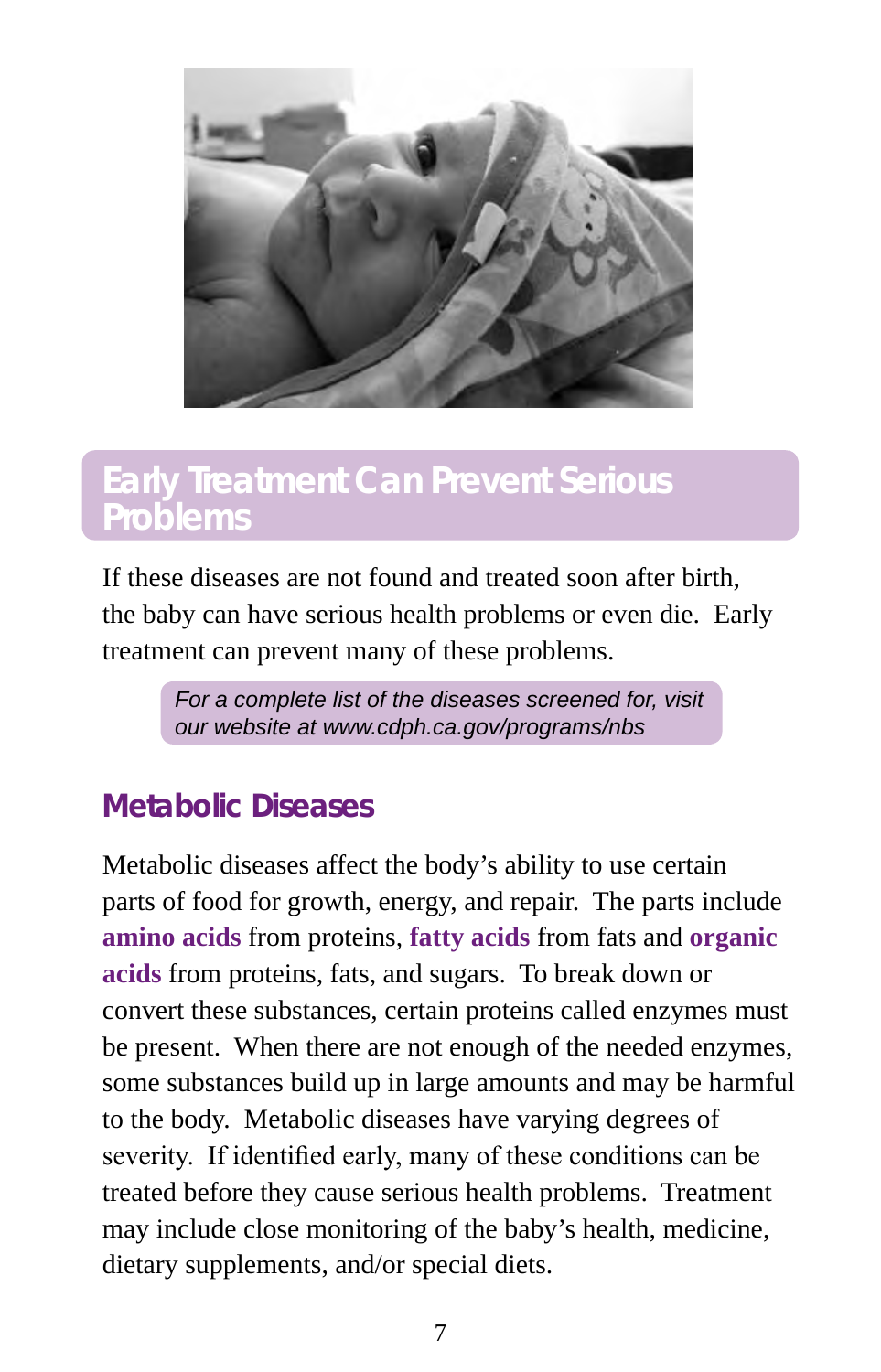These are some of the metabolic diseases screened for by the NBS Program:

**Phenylketonuria (PKU)** – Babies with PKU have problems when they eat foods high in protein such as milk (including breast milk and formula), meat, eggs, and cheese. Without treatment, babies with PKU develop mental retardation and/or have other health problems. A special diet can prevent these problems.

**Galactosemia** – Babies with this disease cannot use some of the sugars in milk, formula and breast milk, and other foods. Without treatment, babies with galactosemia can become very sick and die. A special infant formula and diet can help prevent these problems.

**Maple Syrup Urine Disease (MSUD)** – Babies with MSUD have problems using fats and protein. Without treatment, MSUD can cause mental retardation or death. Treatment with a special diet can prevent these problems.

**Medium-Chain Acyl-CoA Dehydrogenase Deficiency (MCADD)** – Babies with MCADD are unable to convert fat into energy. Without treatment, babies can have seizures, extreme sleepiness, coma, and even die. Treatment may include frequent feedings and a special diet.

**Biotinidase Deficiency** – Babies with this disease cannot use or recycle biotin (vitamin B) from their diet. Without treatment, babies with this disorder can have seizures, mental retardation, vision problems, hearing loss, and/or other health problems. Treatment includes daily biotin supplements.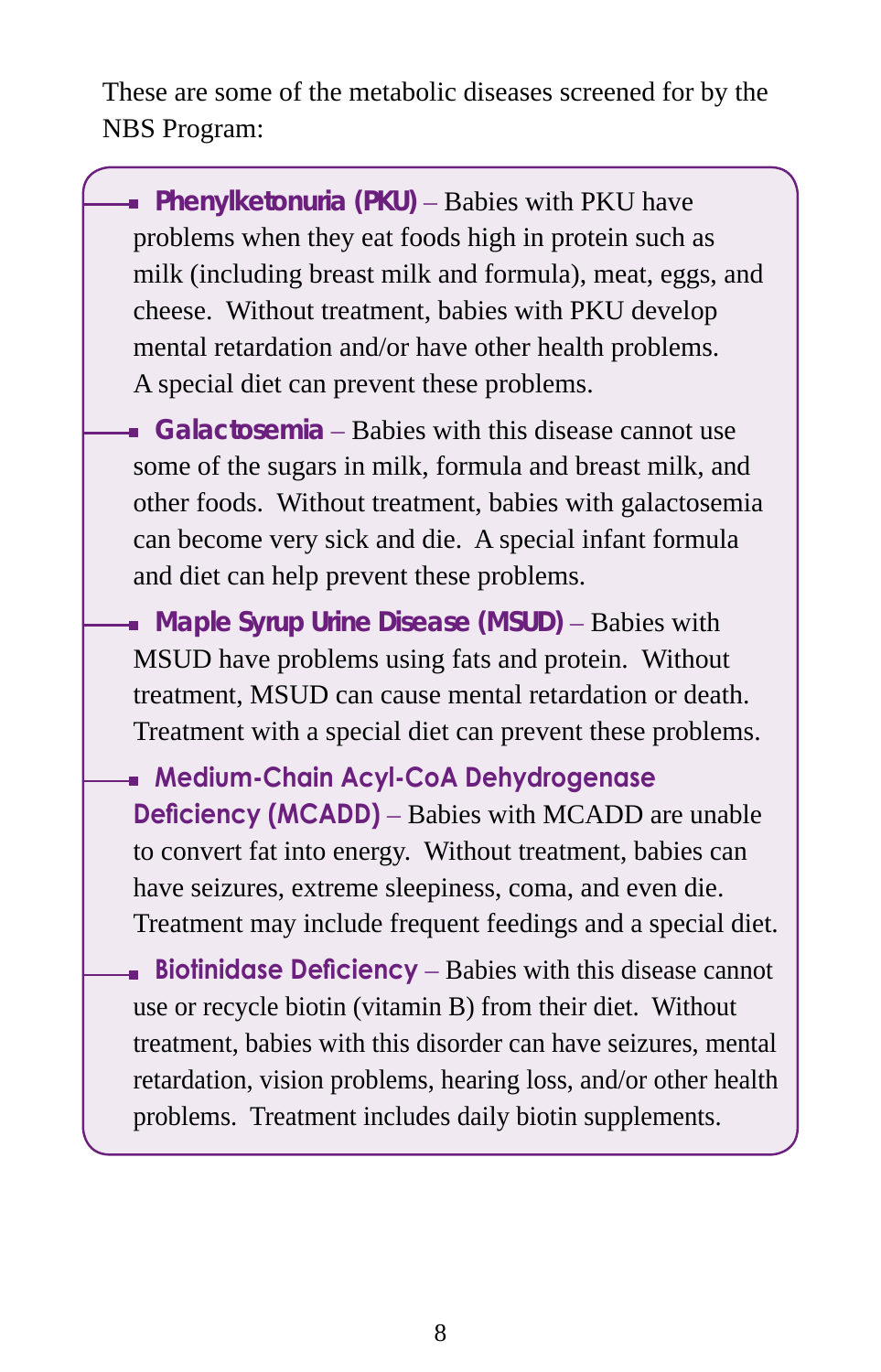#### **Endocrine Diseases**

Babies with endocrine diseases make too much or too little of certain hormones. Hormones are produced by glands in the body and affect body functions.

**Congenital Adrenal Hyperplasia (CAH)** – The adrenal glands of babies with this disease do not make enough of the key stress-fighting hormone cortisol. In about two-thirds of the cases, babies also do not produce enough of the salt-retaining hormone aldosterone. As a result, affected babies can develop dehydration, shock, and even death. Treatment with one or more oral medicines can help prevent these problems. Girls with this condition may have the additional problem of having masculinelooking external genitals, which can be corrected with surgery.

**Primary Congenital Hypothyroidism** – Babies born with this disease do not make enough thyroid hormone. Without enough hormone, babies grow very slowly and have mental retardation. These problems can be prevented by giving the baby special thyroid medicine every day.

#### **Hemoglobin Diseases**

Hemoglobin is found in red blood cells. It gives blood its red color and carries oxygen to all parts of the body. Hemoglobin diseases often lead to anemia because they affect the type and amount of hemoglobin in the red blood cells. Treatment may include medication, folic acid and close monitoring of the child's health.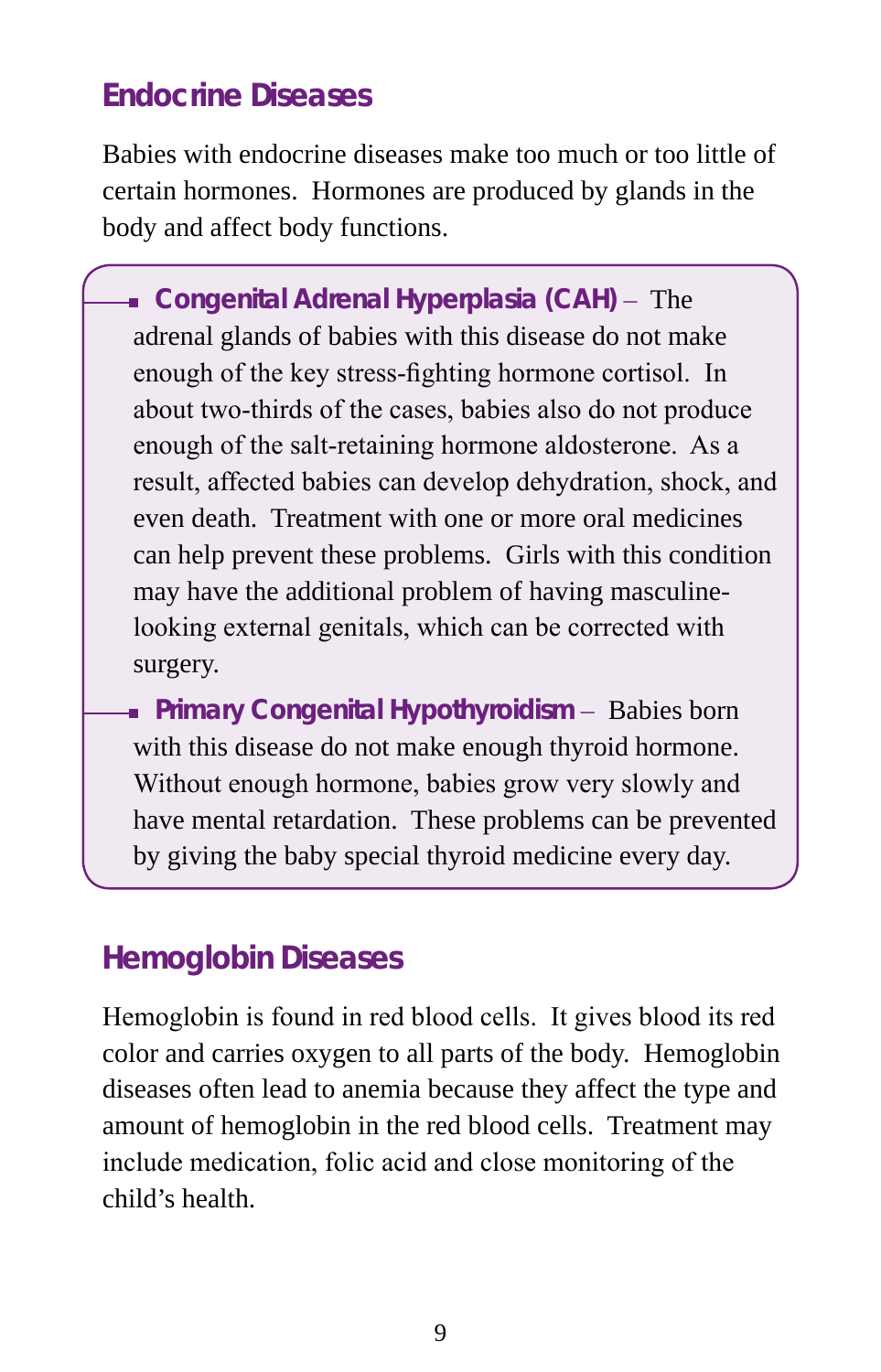These are some of the hemoglobin diseases that are part of the newborn screening test:

**Sickle Cell Anemia and other Sickle Cell Diseases** – These diseases affect the type of hemoglobin in the baby's red blood cells. Babies with sickle cell disease can get very sick and even die from common infections. Many of the infections can be prevented with daily antibiotics. Ongoing health care and close monitoring help children with hemoglobin diseases stay as healthy as possible.

**Hemoglobin H Disease** – This disease affects the amount of hemoglobin in the baby's blood. There is less hemoglobin, which results in smaller red blood cells. This also causes the cells to break down faster than normal. Babies with this disease can have mild to severe anemia, as well as other health problems. Treatment can include blood transfusions, taking folic acid, and avoiding certain medications and household products.

### **Cystic Fibrosis (CF)**

This disease can affect many body organs, including the lungs and digestive system. In the first few months of life, a baby with CF can have poor absorption of milk or formula, slow growth, failure to thrive, recurrent lung infections, salty sweat, frequent runny stools, dehydration and life-threatening salt imbalance. Early treatment along with ongoing health care by a team at a special care center can alleviate many of these problems.

### **Severe Combined Immunodeficiency (SCID)**

This immune disease is sometimes called "bubble boy" disease. Babies with SCID are born with little or no immune system.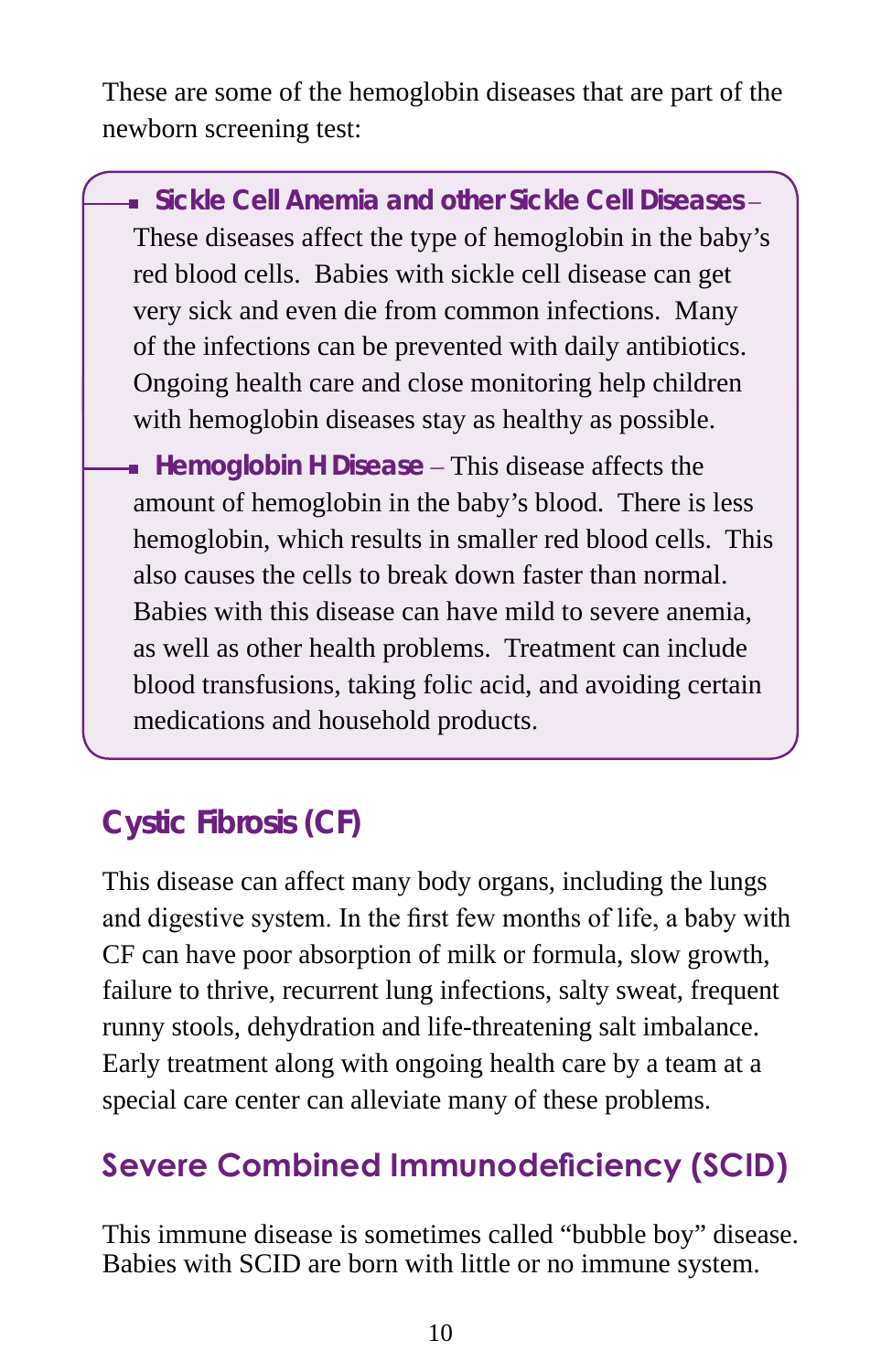The immune system helps fight infections. Early treatment can help prevent life-threatening infections in babies with this disease.

While newborn screening can identify some immune diseases, it does not test for HIV or AIDS.

### **Is Information About My Baby's Test Confidential?**

Yes. There are serious penalties for any unauthorized release of private information collected during screening. For a copy of our Notice of Information and Privacy Practices please visit our website at www.cdph.ca.gov/programs/nbs.

## **How Much Does The Test Cost?**

The cost is subject to change. Please check with your doctor, the hospital, or the NBS website for the current cost of the test. Medi-Cal, health plans and most private insurance will pay for the test. The cost is included in the hospital bill. You will not receive a bill from the NBS Program. If you have problems with your insurance, contact 1-800-927-HELP (1-800-927- 4357) or if you have a prepaid health plan, contact 1-888- HMO-2219 (1-888-466-2219).

California law prevents insurance companies from refusing to issue or canceling a policy, or charging a higher rate or premium based on a person's genetic characteristics, including being diagnosed with one of the diseases found by newborn

screening. If you have any of these problems, call one of the numbers listed above. It is also illegal to refuse employment based on the results of a genetic test.

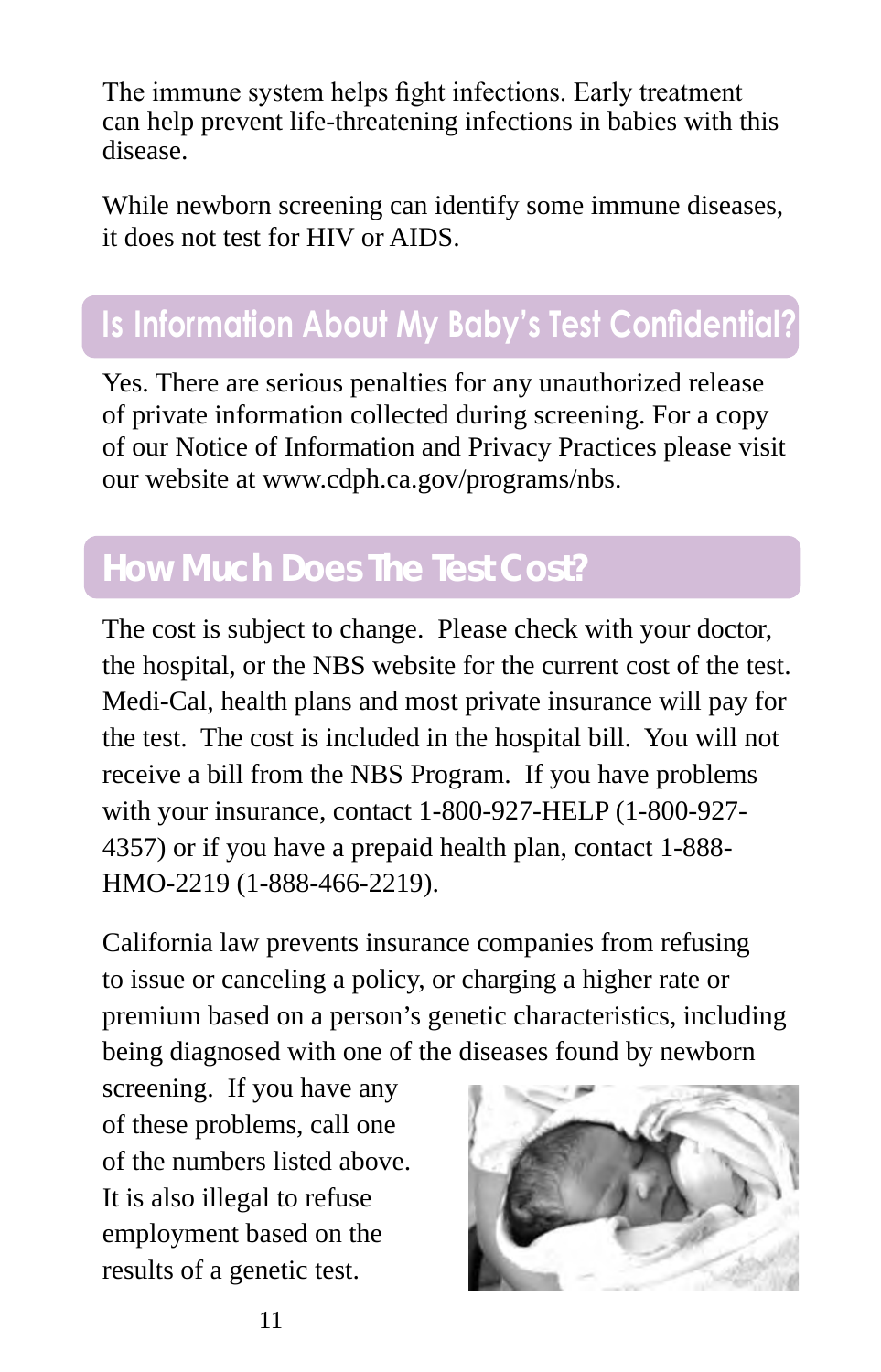### **Does My Baby Need Any Other Blood Tests?**

If there is something that you are worried about, or know of a disease that may run in the family, talk to your doctor about what other tests can be done. The Newborn Screening Program screens for the most common treatable diseases. The Program evaluates adding other diseases as new tests and treatments become available. However, newborn screening does not test for every disease that might be found.

Due to biological variability of newborns and differences in detection rates for the various disorders in the newborn period, the Newborn Screening Program will not identify all newborns with



these conditions. A negative screening result does not rule out the possibility of a disorder. Parents should remain watchful for any signs or symptoms of these disorders in their child and consult a physician. In addition to screening, babies also need regular well-baby check-ups.

#### **Questions & Answers About the Storage of Newborn Screening Bloodspots**

#### **Why is my baby's blood spot collection card stored by the Genetic Disease Screening Program (GDSP)?**

The main reason GDSP stores the used blood spots is to develop new tests to add to the newborn screening testing panel and to provide quality control for testing on an on-going basis. When the Newborn Screening Program began in the early 1980s, we tested for 3 disorders. The stored specimens were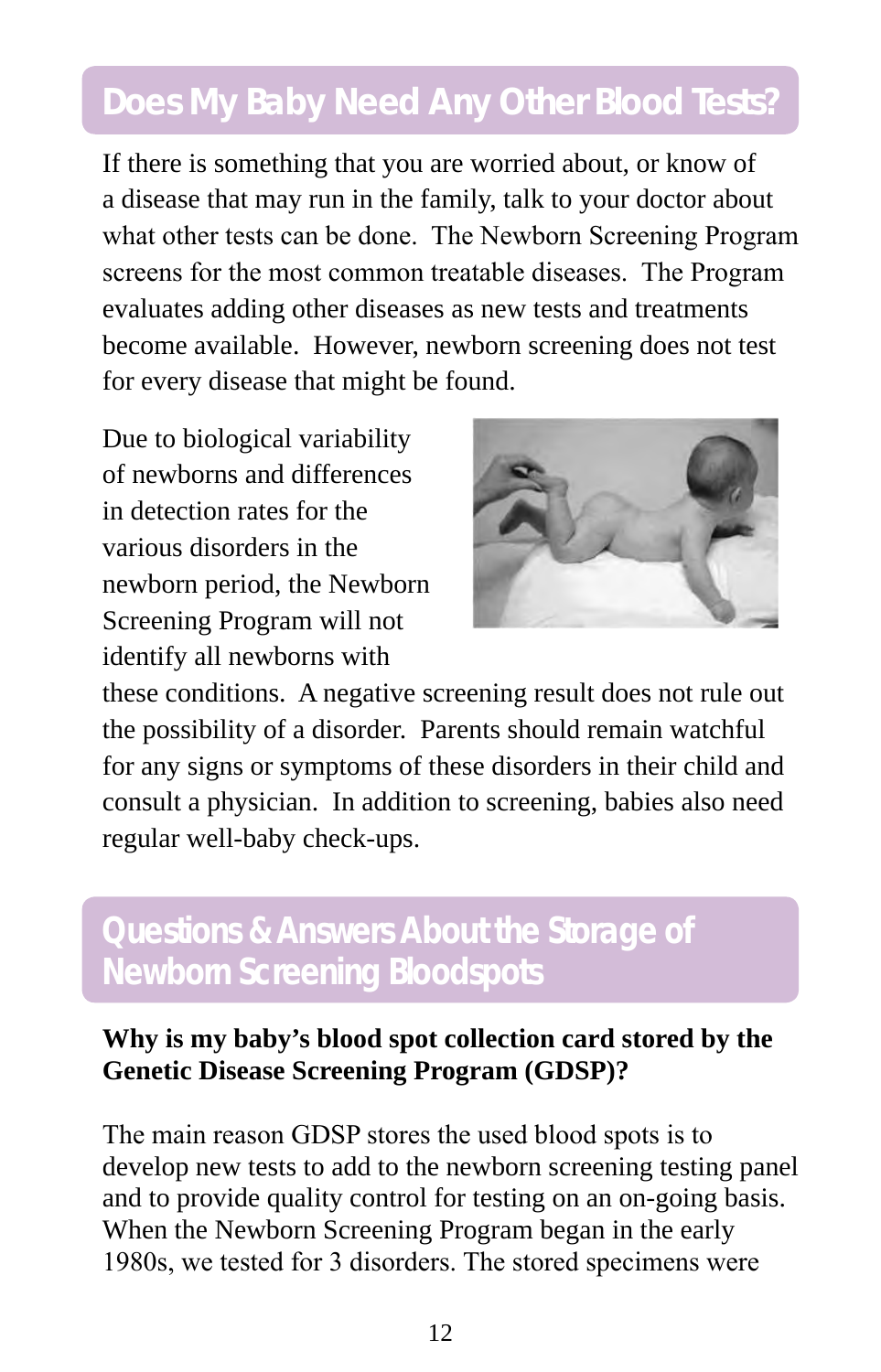used anonymously to develop the new tests, so that we now screen for about 80 disorders. Newborn Screening blood spot cards are **not** "DNA cards". Your child's DNA is not analyzed for our initial screening tests and his/her "DNA profile" is not stored. There is no personal information on the dried blood spot card, only a unique non-identifying number.

#### **What if I do not want my baby's blood spot collection card used by the Genetic Disease Screening Program? What are my options?**

If you decide not to allow the GDSP to use your child's unidentified dried blood spot, you may request that the specimen not be used for research and/or be destroyed by our laboratory. Please realize that if you make this choice, the spot will no longer be available should you or your doctor need it for any further health concerns with your child. Please submit this request in writing to: Chief of the Genetic Disease Screening Program, 850 Marina Bay Parkway, F175, Richmond, CA 94804.

### **Information About Cord Blood Banking**

As a pregnant woman gets closer to her delivery date, the option of saving the baby's cord blood can be considered. Newborn umbilical cord blood contains stem cells which may be used to treat people with certain blood-related disorders. These include some types of cancer, immune system disorders, and genetic diseases.

Newborn cord blood can be collected from the umbilical cord shortly after birth. This does not interfere with the birthing process. It does not harm the health of either the baby or the mother. The collection of cord blood is safe, quick, and painless. If not collected, cord blood is discarded as medical waste.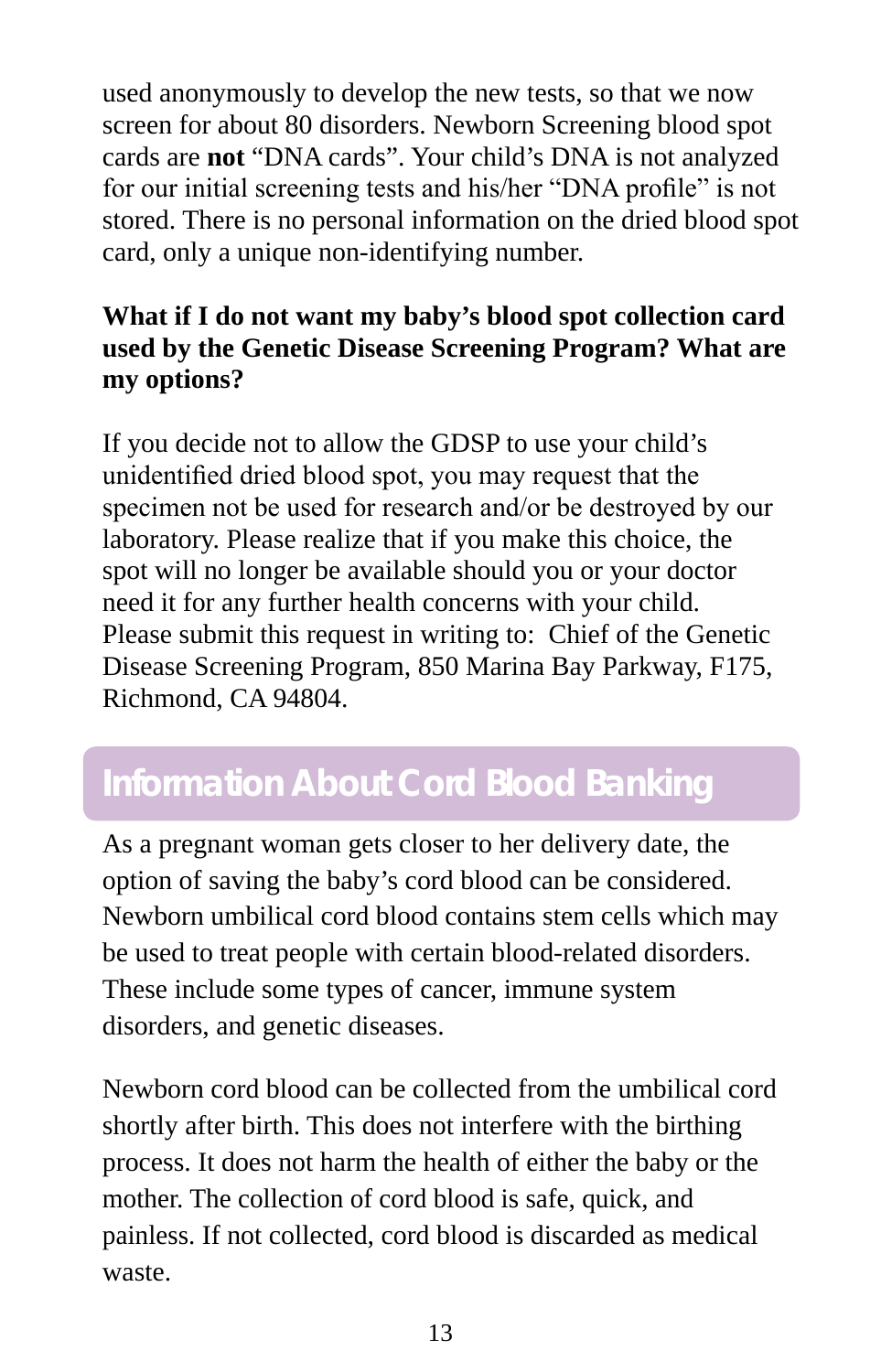Parents may choose to have their newborn's umbilical cord blood donated to a **public** cord blood bank. This donated cord blood can be made available to anyone who may need a blood stem cell transplant. It may also be made available to researchers who are trying to discover the causes of birth defects and other health-related problems. There is no cost for publicly donating cord blood.

Parents may instead choose to store their newborn's umbilical cord blood at a **private** cord blood bank. This cord blood could possibly be used if a compatible family member required a blood stem cell transplant. There are fees for collecting and storing cord blood at a private cord blood bank.

Both private and public cord blood banks are available in California. Parents interested in donating their baby's cord blood should talk with their prenatal care provider by the 34th week of pregnancy, or earlier.

For more information on both public and private cord blood banking, visit or call:

#### **National Cord Blood Program:** http://www.nationalcordbloodprogram.org 866-767-6227

#### **National Marrow Donor Program:**

http://www.marrow.org 800-627-7692

Cord blood cannot be used for newborn screening.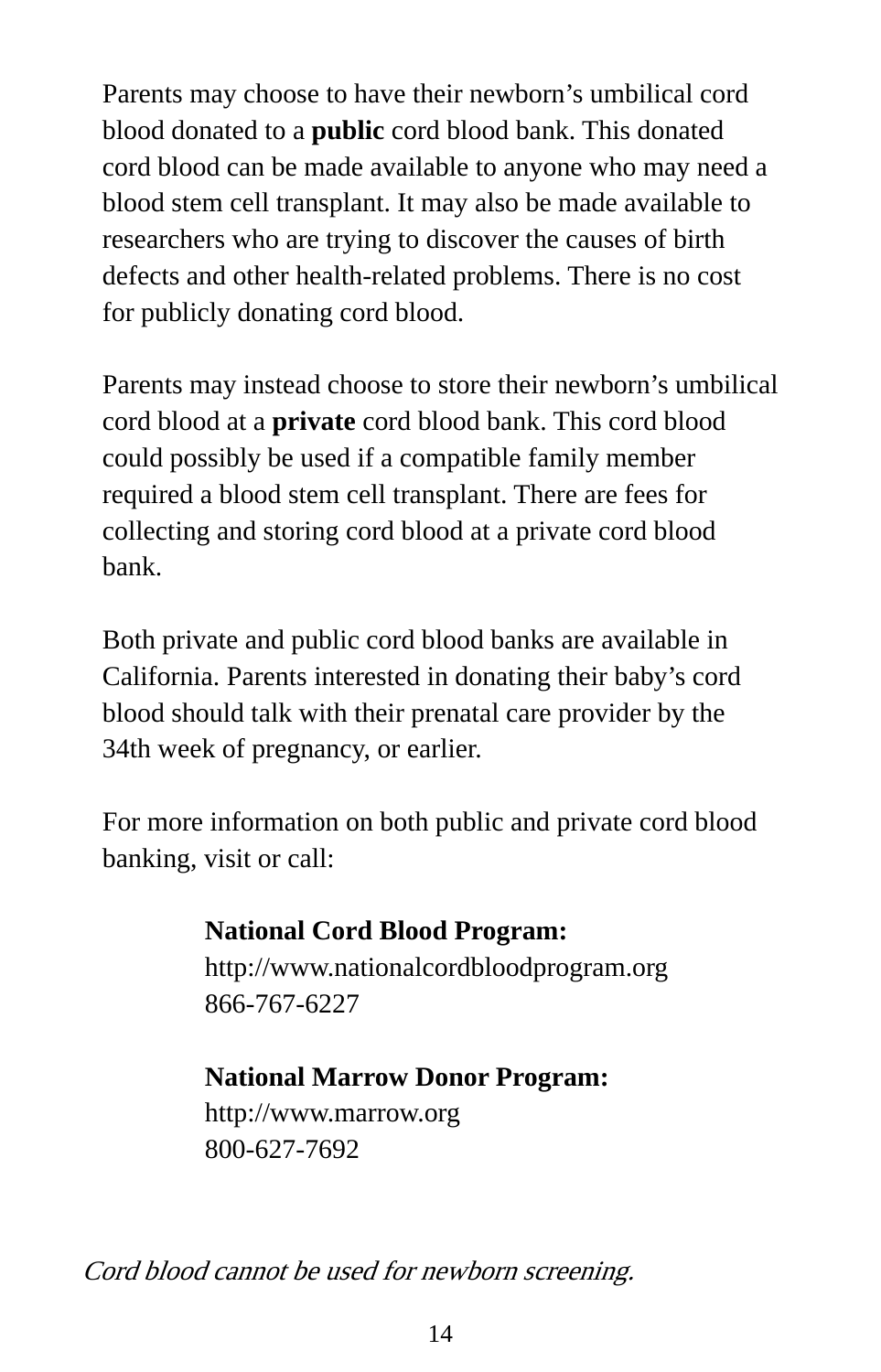## **Notes/Questions For My Baby's Doctor:**

**\_\_\_\_\_\_\_\_\_\_\_\_\_\_\_\_\_\_\_\_\_\_\_\_\_\_\_\_\_\_\_\_\_\_\_\_\_\_\_\_\_\_\_**